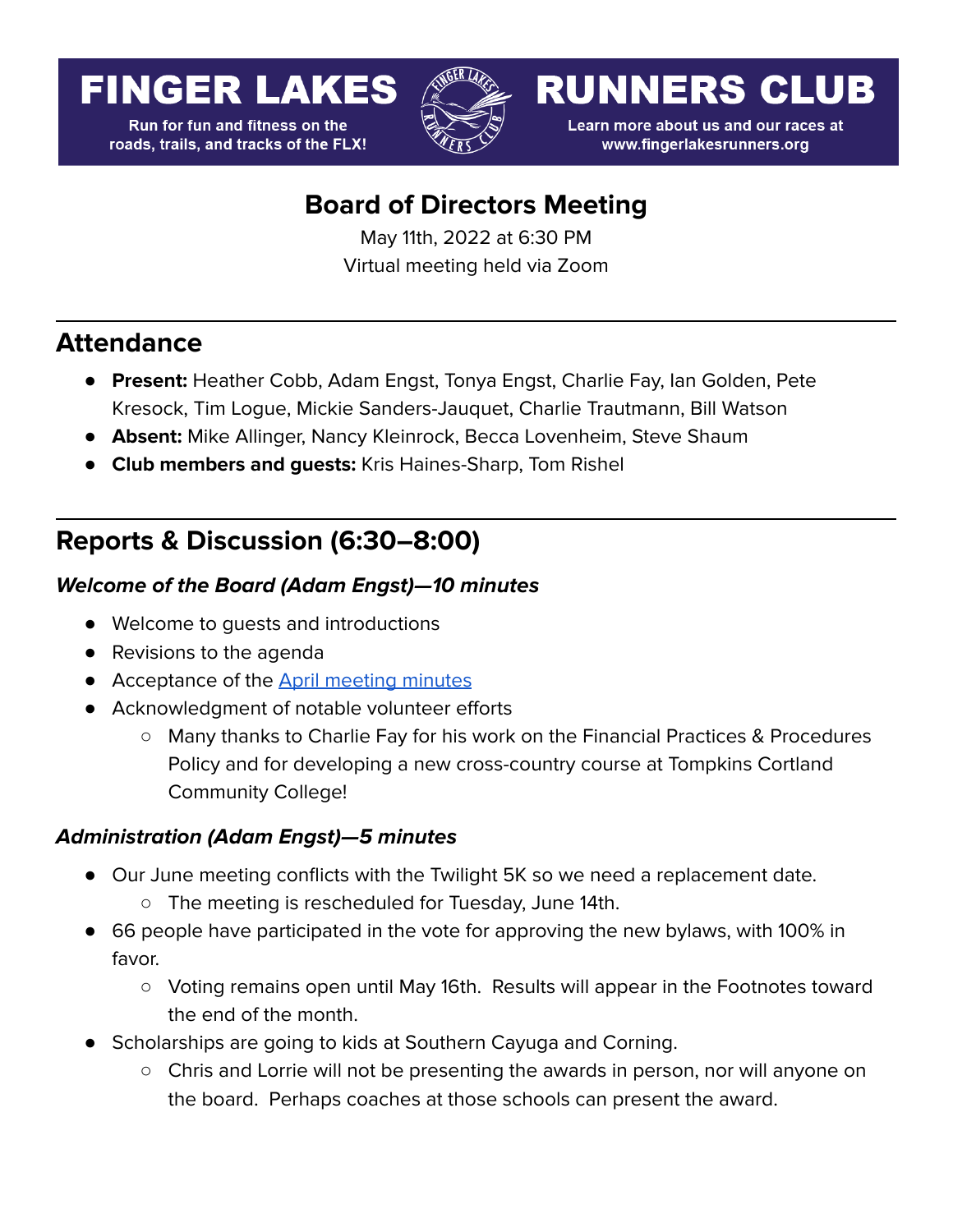#### **Diversity & Inclusion (Adam Engst, Kris Haines-Sharp)—10 minutes**

- Kris Haines-Sharp has agreed to serve as the new chair of the D&I Committee.
	- Bringing new people into the sport serves our goals of inclusion and diversity. How can we take running into neighborhoods where people do not have easy access to our events? Would it be possible to bring running to the Lansing school for girls or other underserved communities?
	- Kris may talk to people at Ithaca High School about increasing access to the track.
	- **Action item:** Tim has contacts at the Youth Bureau and GIAC and will put Kris in touch with them.
	- **Action item:** Adam will announce the D&I Committee on the forum and encourage community members to join.

#### **Philanthropy (Mickie Sanders-Jauquet)—15 minutes**

- Discussion of the FLRC Grant Program [introduction](https://docs.google.com/document/d/1WFxZx32gSMs9yBj76Xoluw04fphntOu4VrzgQIjcoD4/edit?usp=sharing) and [application](https://forms.gle/T41YmHf5EYcQhBfTA) form.
	- The Philanthropy Committee is focused on the Finger Lakes area (i.e., Tompkins County and surrounding counties). This geographic restriction should be part of the eligibility requirements for grants.
	- The Philanthropy Committee has \$5,000 budgeted for this year. In future years, the Committee's budget will be determined in accordance with the Cash Management and Investment Policy.
	- The board's goal in approving this grant program is to provide autonomy to the Philanthropy Committee to spend its budget as it sees fit without having to ask the board to approve each grant.
	- **Motion:** Mickie moves that the club proceed with the FLRC Grant Program as outlined in the introduction and application form, with the Philanthropy Committee tasked with soliciting applications, evaluating submissions, and making donations within its budget.
		- Passes unanimously.

#### **Finance (Charlie Fay)—30 minutes**

- Chris Irving is retiring as FLRC's bookkeeper on May 15th, so the Finance Committee has contracted with Anissa Sanford to take over as of May 16th. (Chris remains on the Finance Committee and as a race director.)
- Report on the club's [financial](https://docs.google.com/spreadsheets/d/1jGluPkPVXsUyJ9Hawy0VqX439d8vNc--vCnTBQ7MMK0/edit#gid=1313251547&range=A1:I1) position and financial activity as of May 2022.
	- The club's investments have dropped in value this year, which is not surprising given trends in the markets. The Finance Committee will continue to monitor our investments' performance.
	- The club continues to be in a strong financial position, though revenues are still down compared to pre-pandemic years.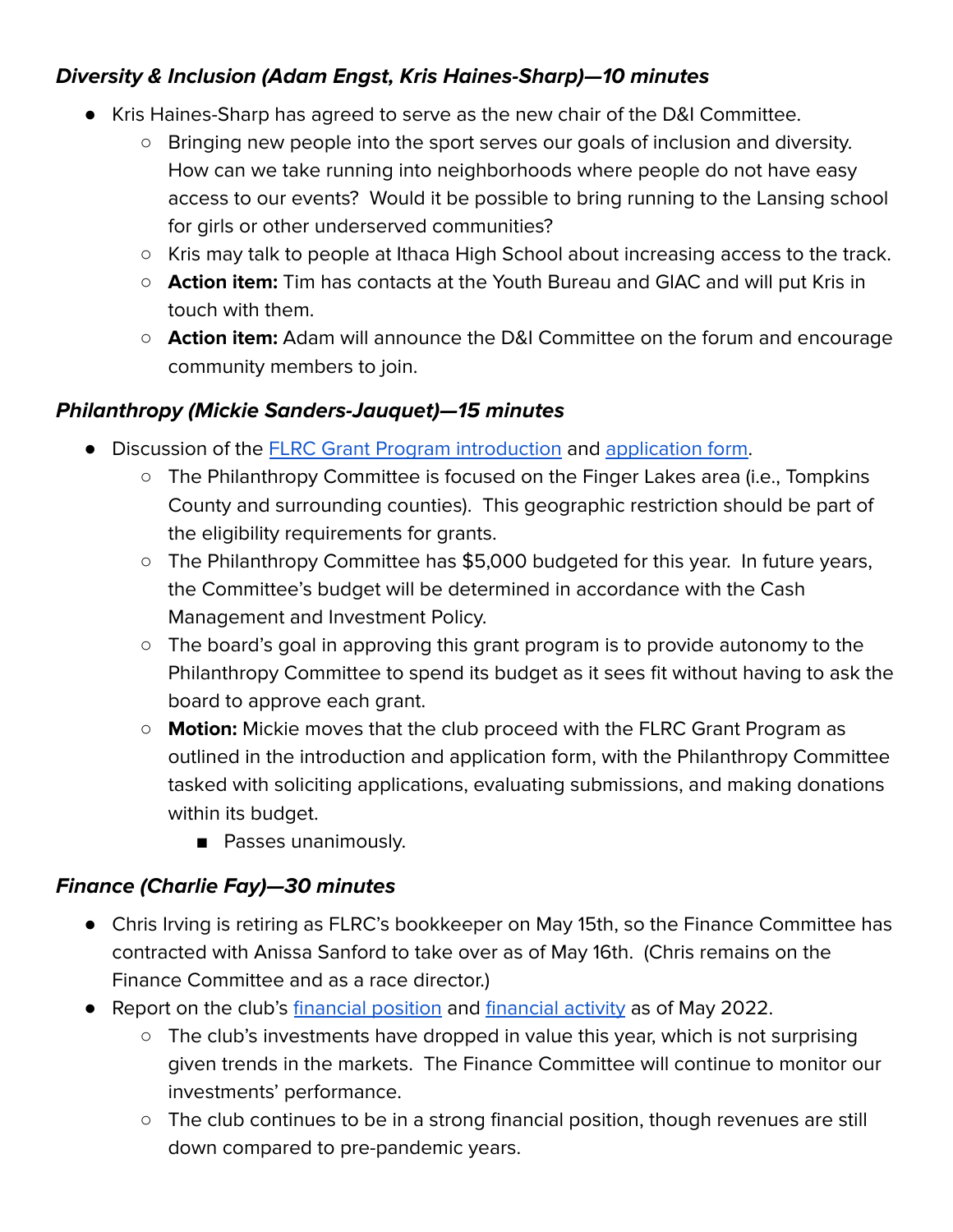- Discussion of the Finance Committee's draft **Financial Practices & [Procedures](https://docs.google.com/document/d/1utCFlomN1nnc2qUHpc2xewmN1fgdFTrLsb1rhx1HWrY/edit?usp=sharing) Policy**.
	- This policy aims to consolidate several different documents relating to the club's financial practices and procedures.
	- The responsible official for this policy is the Treasurer. Questions about the policy should be directed to the Treasurer.
	- The policy establishes the authority and limitations of specific officers and committees to spend funds, distinguishing between in-budget and out-of-budget expenditures.
		- **Action item:** The Finance Committee will add a caveat that the people in these positions must report any such expenditures to the board within a reasonable time.
	- The board discussed the policy up to the section on race fees. The board will discuss the rest of the policy and vote on it at a future meeting.
		- **Action item:** Schedule further discussion of the Financial Practices & Procedures Policy.
- For other business, see the notes from the May 5th Finance [Committee](https://forum.fingerlakesrunners.org/t/finance-comm-agenda-for-may-5-at-4-00pm/3274/10?u=adamengst) meeting.

#### **Race (Mickie Sanders-Jauquet, Pete Kresock, Adam Engst)—15 minutes**

- FLRC Challenge (Adam)
	- Registrations up to 138 as of today; profit estimated in the \$1000 range.
	- Five people have completed the Challenge so far; three of them by completing the Ultra Challenge.
	- Weekly mileage is way up from last year, with one week exceeding 1000 miles.
- WDF 5K (Adam)
	- 90 registrants, 83 finishers in stunningly nice weather.
- Thom B (Adam)
	- PR and registrations are well underway—at 89 as of today.
- Twilight 5K (Mickie)
	- PR push starting soon; 71 people signed up so far (plus another 109 participants from Girls on the Run, as well as their buddies).
	- Mickie has reached out to the Ithaca Youth Bureau. And she sent an email to all past race participants.
	- Because so many of the participants are under 18 years old (and get free race registration), race revenue will likely not be substantial.
- For more details, see the notes from the May 9th Race [Committee](https://forum.fingerlakesrunners.org/t/may-2022-race-committee-meeting-on-monday-5-9-at-5-pm/3270/9?u=adamengst) meeting.
- Volunteer of the Year Award (Adam)
	- o Discussion of the proposal to establish a [Volunteer](https://forum.fingerlakesrunners.org/t/thoughts-about-the-volunteer-of-the-year-award/3071?u=adamengst) of the Year task force and the questions raised in the proposal.
	- Do we have to have one volunteer of the year or can we have multiples? Every volunteer is important, but if we give too many awards, it's not clear where to stop.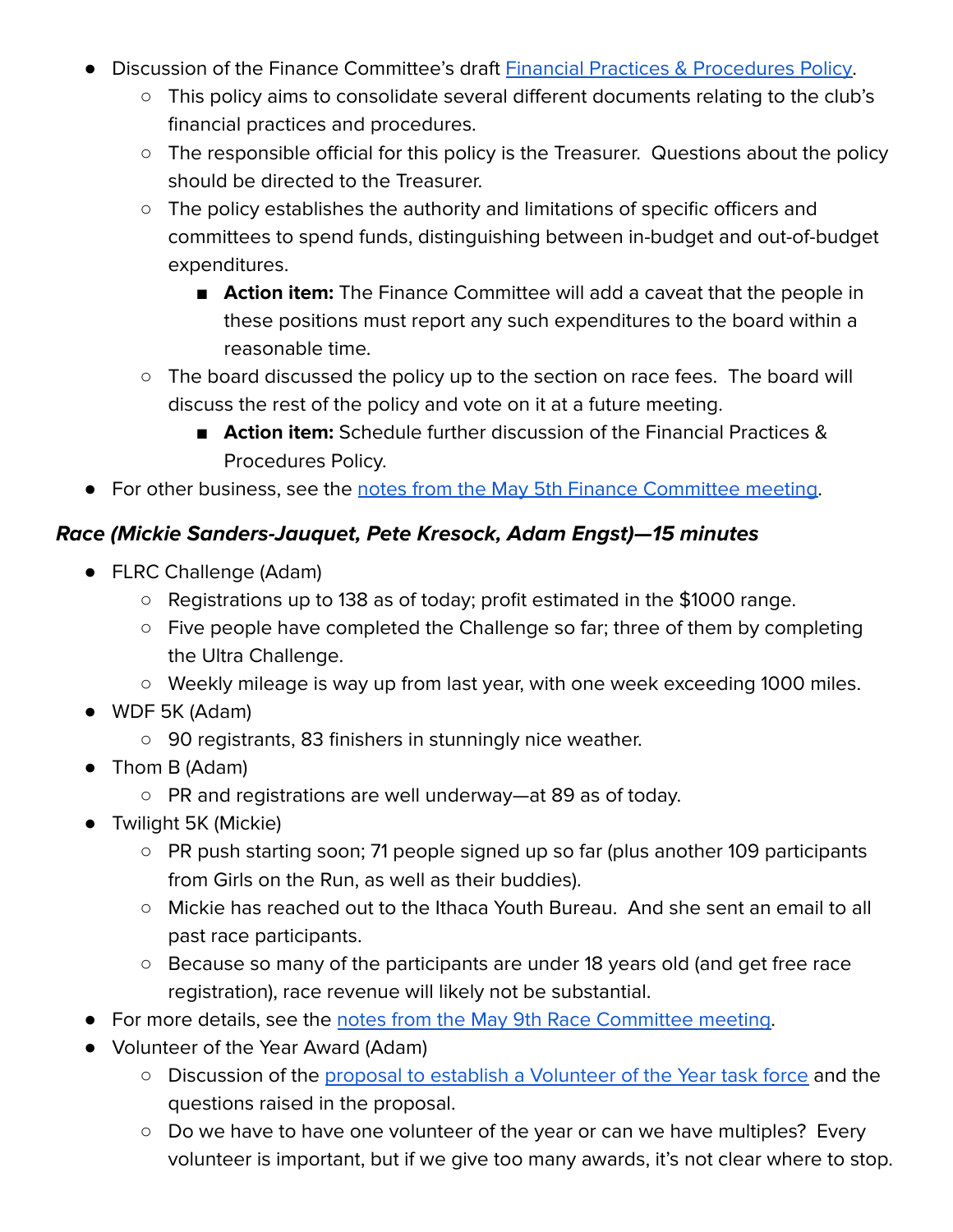- What activities count? Work done for the board shouldn't count. Donating money shouldn't count; this is about giving time.
- What should the awards be? At one point, it was a t-shirt quilt. Then, it became money. But money has no sentimental value.
- **Action item:** Adam, Pete, and Mickie will discuss who should be volunteer of the year for this year and how to approach the award in future years.

#### **Equipment (Adam Engst)—5 minutes**

- Discussion of buying new FLRC feather flags, along with Start and Finish flags for roughly \$200 each, including poles and bases.
	- Proposal 1: Two new FLRC feather flags and two each Start and Finish for \$1200.
	- Proposal 2: One each of Start and Finish for \$400.
- Another equipment issue is replacing the portable PA system, which would cost \$1500. An alternative would be to buy a megaphone for around \$100.
	- It's important that back-of-the-back runners can hear what race directors say at the start of a race.
- **Action item:** Adam and Gary will buy one each of Start/Finish flags and some kind of new PA system or megaphone.

#### **Group Runs (Heather Cobb, Mickie Sanders-Jauquet, Adam Engst)—5 minutes**

- Report on Saturday group runs (Heather)
- Report on Thursday night evening runs (Mickie)
- Report on Sunday FLRC Challenge runs (Adam)
- Heather and Adam maintain a spreadsheet to track the number of people coming to group runs.

#### **Communication (Adam Engst, Tonya Engst)—5 minutes**

- Photography continues to go well, with Jamie Love taking nearly 200 photos at WDF and Steve Gallow set to do Thom B. All photos are on [Yogile](https://www.yogile.com/342528/all) for runners and are being useful for PR.
- Update on upcoming race PR.

#### **Membership (Adam Engst)**

- [Members](https://runsignup.com/Club/Dashboard/1044): 592 members (up 1 from April), up from 466 this time last year.
- Memberships: 394 memberships (up 1 from April), up from 287 last year.
- [Breakdown:](https://runsignup.com/Club/Members/Reports/1044) 297 individuals, 286 family members.
- 3 usages of our offer of free membership so far in 2022 (36 in 2021, starting from 0 again).